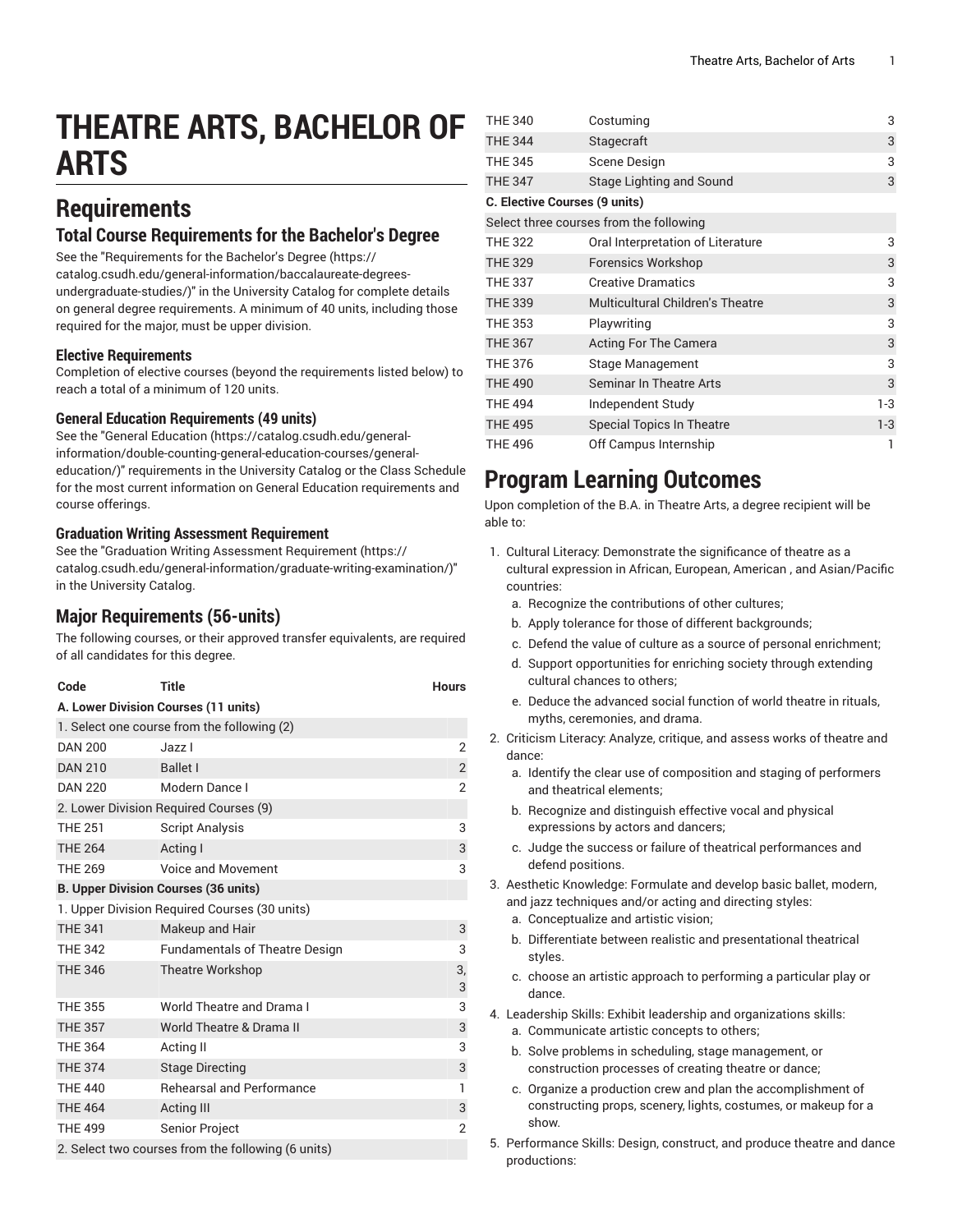- a. Apply play productions skills in a public performance, either as an actor, director, designer or technician;
- b. Demonstrate awareness of the intricacies of human behavior by analyzing characterization.
- 6. Disciplinary Proficiency: Demonstrate understanding of the key theories, concepts, and historical practices of theatre, including works of leading playwrights, actors, dancers, choreographers, directors, and designers, both past and present:
	- a. Synthesize historical trends into clear interpretations of important plays;
	- b. Explain the interplay of literature, art, philosophy, and performance in theatre history;
	- c. Recall well-known theatre theorists and practitioners and describe significant concepts;
	- d. name the works of major dramatists and choreographers in American of the last 25 years.
- 7. Social Skills: Develop intra- and inter-personal skills through involvement on group processes:
	- a. Cooperation: Demonstrate the ability to compromise, ask appropriate questions, and take direction non-defensively;
	- b. Socialization: Apply the values of collaboration, be able to empathize and give supportive feedback, and gain tolerance for diversity;
	- c. Creativity: Express oneself through an art form (e.g., design, perform, direct), and demonstrate skill in problem solving;
	- d. Discipline: Demonstrate adherence to rehearsal schedules and meet all deadlines.
- 8. Written Communication: Show improved writing skills:
	- a. Demonstrate competence in using language through written skills (e.g., playwriting, term papers, etc.);
	- b. Organize paragraphs around a main idea;
	- c. Use proper methods for documentation and bibliographical entries;
	- d. Write smooth sentences without errors in punctuation, spelling, or grammar;
	- e. Plan well structured writings that use introductions and conclusions effectively.
- 9. Oral Communication: Show improved speaking skills:
	- a. Demonstrate competency in oral language in speech presentations, forensics competencies, acting, directing, and stage management;
	- b. Provide informative and insightful messages in a public setting:
	- c. Organize presentations around a single idea;
	- d. Devise main points and supporting evidence clearly;
	- e. Create introductions and conclusions that gain focus;
	- f. Show effective verbal techniques (precise diction, adequate volume, and variety of pitch and rate);
	- g. Show effective non-verbal techniques (purposeful movement and gestures, eye contact, and strong posture).
- 10. Research Skills: Demonstrate research skills applicable to history of theatre and design technology:
	- a. Discuss the function and meaning of theatre for an historical culture that produced it;
	- b. Compare and contrast the works of two playwrights, actors, choreographers, designers, etc.
- 11. Information Literacy: Demonstrate computer competency capable of handling e-mail, using word processing, accessing the internet, creating PowerPoint presentations, and using databases.
- 12. Critical Thinking: Show critical thinking in being able to prove claims with objective insights:
	- a. Synthesize research and analysis into an assessment of the importance of historical trends in theatre;
	- b. Conduct independent study to make judgements and evaluate results;
	- c. Summarize and integrate research to support claims.

### **4- Year Roadmap**

| Course                                             | Title                                                       | <b>Hours</b>            |
|----------------------------------------------------|-------------------------------------------------------------|-------------------------|
| First Year                                         |                                                             |                         |
| Fall                                               |                                                             |                         |
| GE Area A2 Composition I                           |                                                             | 3                       |
| GE Area C1 Arts Courses                            |                                                             | 3                       |
| GE Area C2 Letters Course                          |                                                             | 3                       |
| <b>THE 251</b>                                     | <b>Script Analysis</b>                                      | 3                       |
| <b>THE 264</b>                                     | Acting I                                                    | 3                       |
|                                                    | Hours                                                       | 15                      |
| Spring                                             |                                                             |                         |
| GE Area A2 Composition II                          |                                                             | 3                       |
| GE Area B4 Quantitative Reasoning                  |                                                             | 3                       |
| POL 101                                            | American Institutions                                       | 3                       |
| HIS 101                                            | <b>History Of United States</b>                             | 3                       |
| <b>THE 269</b>                                     | Voice and Movement                                          | 3                       |
|                                                    | <b>Hours</b>                                                | 15                      |
| Second Year                                        |                                                             |                         |
| Fall                                               |                                                             |                         |
| GE Area A1 Oral Communication                      |                                                             | 3                       |
| GE Area B1 Physical Sciences OR B2 Life Sciences   |                                                             | 3                       |
| GE Area B3 Science Laboratory                      |                                                             | 1                       |
|                                                    | GE Area D1 Perspectives on Individuals, Groups, and Society | 3                       |
| <b>DAN Elective</b>                                |                                                             | $\overline{\mathbf{c}}$ |
| <b>THE 342</b>                                     | <b>Fundamentals of Theatre Design</b>                       | 3                       |
|                                                    | Hours                                                       | 15                      |
| Spring                                             |                                                             |                         |
| GE Area A3 Logic/Critical Thinking                 |                                                             | 3                       |
| GE Area E Lifelong Learning and Self-Development   |                                                             | 3                       |
| GE Area F Ethnic Studies                           |                                                             | 3                       |
| THE 341                                            | Makeup and Hair                                             | 3                       |
| <b>GE Area B2 Life Science</b>                     |                                                             | 3                       |
|                                                    | Hours                                                       | 15                      |
| Third Year                                         |                                                             |                         |
| Fall                                               |                                                             |                         |
| Major Design Elective I                            |                                                             | 3                       |
| THE 355                                            | World Theatre and Drama I                                   | 3                       |
| GWAR satisfying course                             |                                                             | 3                       |
| Major Elective                                     |                                                             | 3                       |
| <b>THE 440</b>                                     | Rehearsal and Performance                                   | 1                       |
| GE Area D2 Global and Historical Perspectives      |                                                             | 3                       |
|                                                    | Hours                                                       | 16                      |
| Spring                                             |                                                             |                         |
| THE 357                                            | World Theatre & Drama II                                    | 3                       |
| <b>THE 364</b>                                     | Acting II                                                   | 3                       |
| Major Elective II                                  |                                                             | 3                       |
| GE Area B5 Integrative Studies in Natural Sciences |                                                             | 3                       |
| Elective to meet 120 units                         |                                                             | 3                       |
|                                                    | Hours                                                       | 15                      |
|                                                    |                                                             |                         |